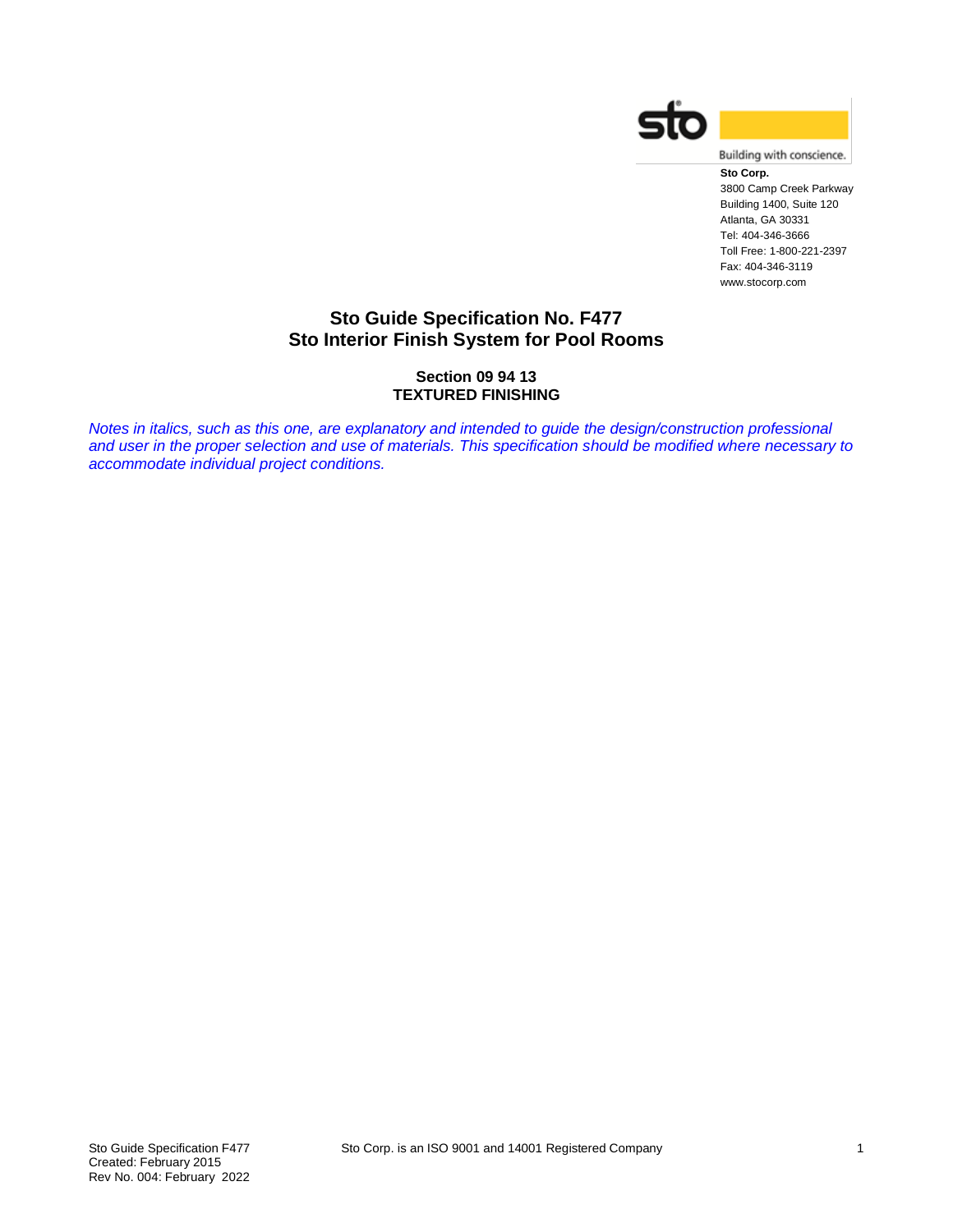

# **Table of Contents**

| 1.1           |  |
|---------------|--|
| 1.2           |  |
| 1.3           |  |
| 1.4           |  |
| 1.5           |  |
| 1.6           |  |
| <b>PART 2</b> |  |
| 2.1           |  |
| <b>PART 3</b> |  |
| 3.1           |  |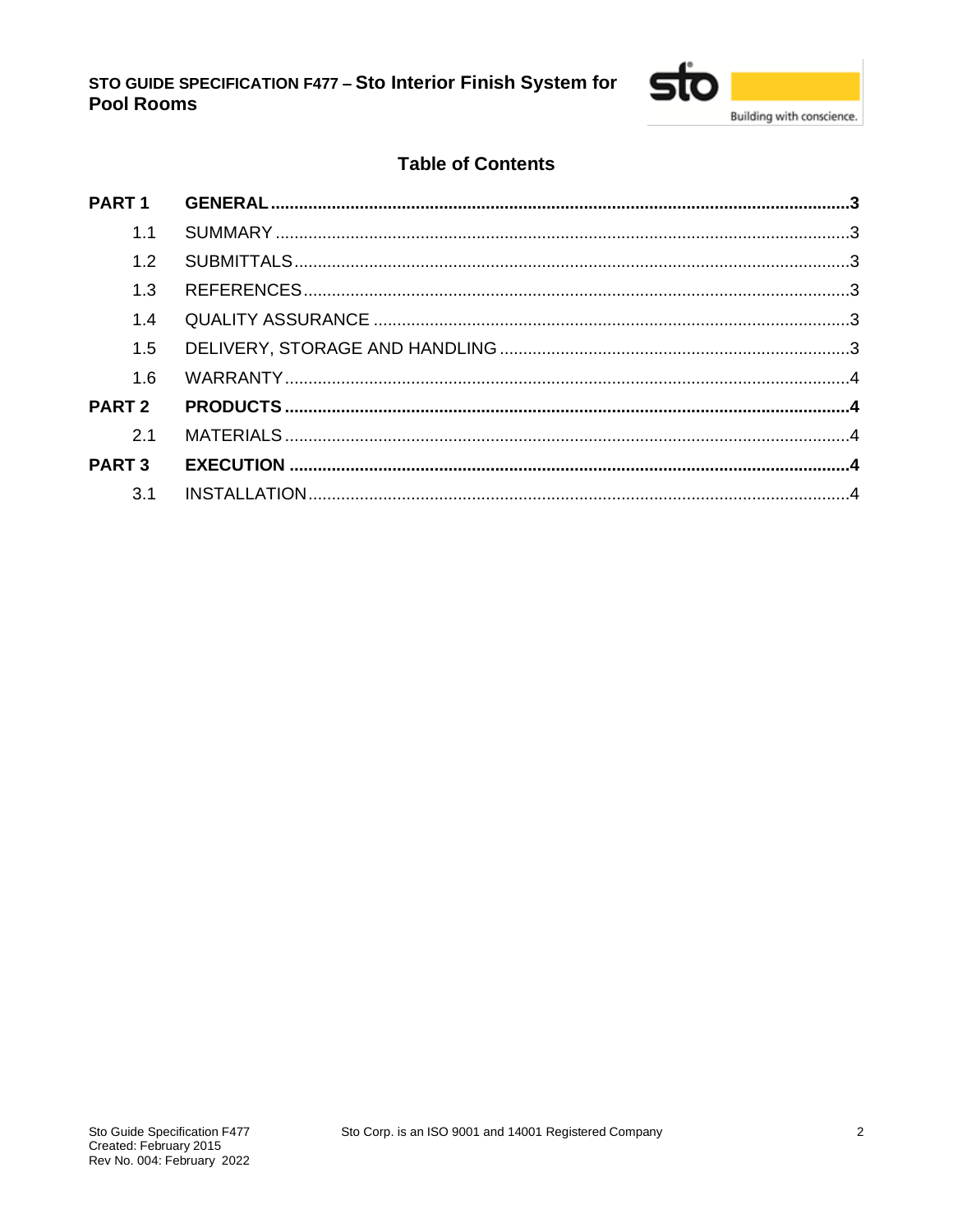

## <span id="page-2-0"></span>**PART 1 GENERAL**

### <span id="page-2-1"></span>**1.1 SUMMARY**

- A. Provide textured finish system for interior pool room walls and ceiling over compatible interior wall board and ceiling substrates specially designed for pool room applications.
	- *IMPORTANT: This guide specification covers installation of a Class A textured finish system over building code compliant wall and ceiling construction. It does not address air sealing, ventilation, and other important aspects of design that must be taken into consideration for high humidity areas such as pool rooms. Consult with a qualified design professional for overall design of the wall and ceiling assembly and mechanical engineering of the pool room space. Where necessary conduct dynamic hygrothermal modeling to evaluate and verify the performance of the final design.*

### <span id="page-2-2"></span>**1.2 SUBMITTALS**

A. Product Data: Submit manufacturer's product data and installation instructions for each material and product used. Include manufacturer's Material Safety Data Sheets.

### <span id="page-2-3"></span>**1.3 REFERENCES**

A. South Coast Air Quality Management District (SCAQMD) Rule 1113 Architectural Coatings

### <span id="page-2-4"></span>**1.4 QUALITY ASSURANCE**

- A. Manufacturer's Qualifications: The textured finish system manufacturer shall be a company with at least thirty five years of experience in manufacturing specialty finishes and regularly engaged in the manufacture and marketing of products specified herein. The manufacturer shall have an ISO 9001:2008 certified quality system and ISO 14001:2004 certified environmental management system.
- B. Installer's Qualifications: The contractor shall be qualified to perform the work specified by reason of experience. Contractor shall have at least 5 years of experience in commercial textured finish application, and shall have completed at least 3 projects of similar size and complexity. Contractor shall provide proof before commencement of work that he/she will maintain and supervise a qualified crew of applicators through the duration of the work. When requested Contractor shall provide a list of the last three comparable jobs including the name, location, and start and finish dates for the work.
- C. Mock-ups: The contractor shall install a mock-up of the system for evaluation and approval by the design professional, building owner, or owner's representative/quality assurance agent.
- D. Testing: Testing shall be conducted as directed by the design professional, building owner, or owner's representative/quality assurance agent to verify wall/ceiling assembly performance and to verify adhesion to prepared substrates before and during construction.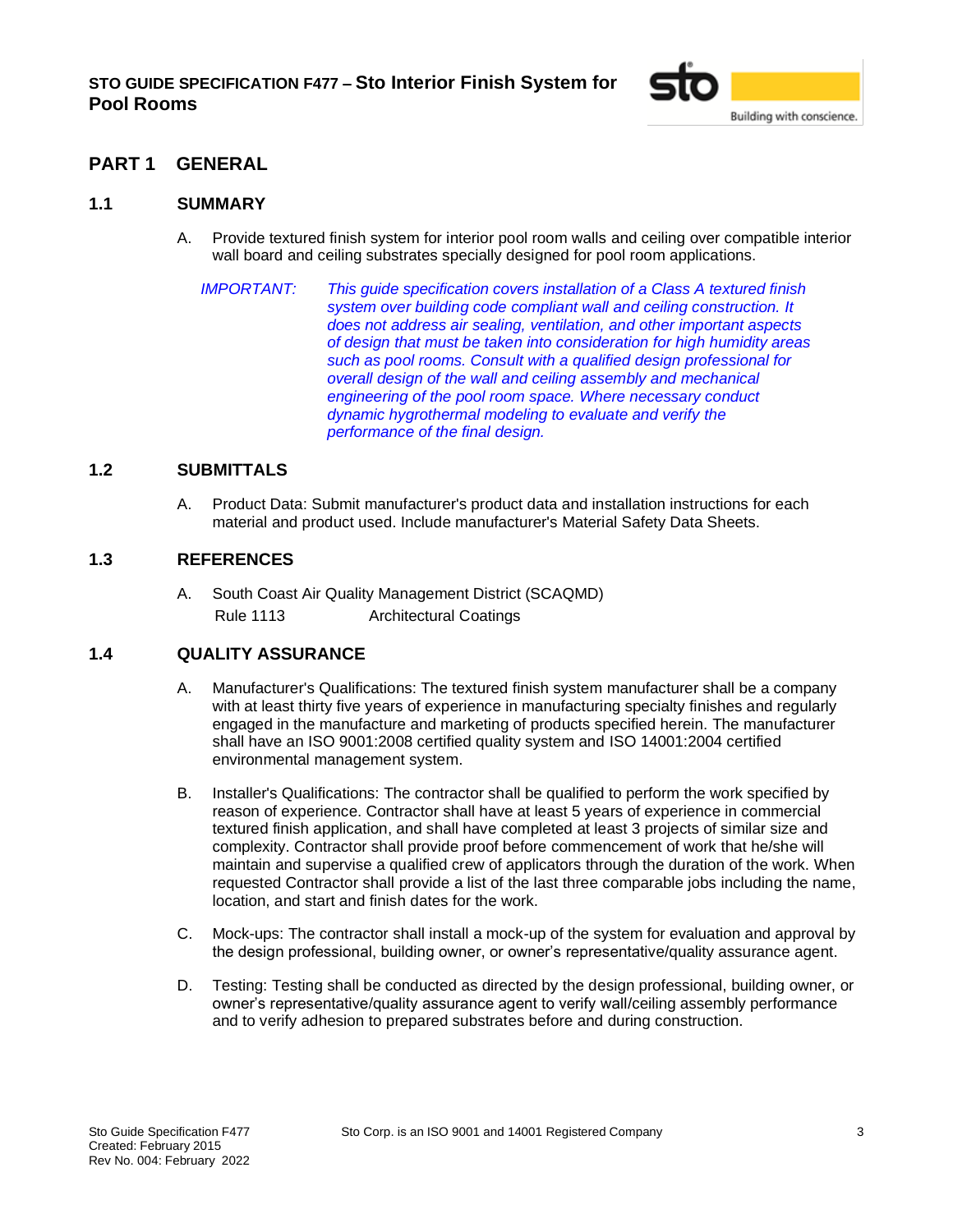

### <span id="page-3-0"></span>**1.5 DELIVERY, STORAGE AND HANDLING**

- A. Deliver products in original packaging, labeled with product identification, manufacturer, and batch number.
- B. Store products in a dry area with temperature maintained between 50 and 85 degrees F (10 and 29 degrees C). Protect from direct sunlight. Protect from freezing. Protect from extreme heat (>90 degrees F [32 degrees C]).
- C. Handle products in accordance with manufacturer's printed instructions.

### <span id="page-3-1"></span>**1.6 WARRANTY**

A. Provide manufacturer's standard limited warranty.

### <span id="page-3-2"></span>**PART 2 PRODUCTS**

### <span id="page-3-3"></span>**2.1 MATERIALS**

- A. Textured Finishes *(select one)*
	- 1. Stolit high performance decorative and protective acrylic-based textured wall finish with integral color, complies with SCAQMD Rule 1113 for architectural finishes.
	- 2. Sto Essence DPR high performance decorative and protective textured wall finish with integral color, complies with SCAQMD Rule 1113 for architectural finishes.
- B. StoSignature Finishes Stolit acrylic based textured wall finish applied over Sto Crack Defense with specialized techniques to achieve unique textures, impressions or effects. Refer to [www.stocorp.com](http://www.stocorp.com/) for StoSignature Finishes Brochure and Installation Guides.
- C. StoCast Finishes Sto custom cast pre-formed decorative and protective finish and adhesive
	- 1. StoCast Wood
	- 2. StoCast Brick
- D. Primer
	- 1. Sto Primer acrylic-based sanded primer, complies with SCAQMD Rule 1113 for primers.
- E. Waterproof Base Coat *(select one)*
	- 1. Sto Flexyl one component acrylic-based additive combined with portland cement, complies with SCAQMD Rule 1113 for waterproofing sealers.
	- 2. Sto Watertight Coat two component acrylic-based additive with dry ingredient, complies with SCAQMD Rule 1113 for waterproofing sealers.
- F. Surface Reinforcement
	- 1. Sto Mesh nominal 4.5 oz/sq.yd. (153 g/sq.m.) glass fiber reinforcing mesh treated for compatibility with Sto materials
- G. Interior Pool Room Wallboard (select one)
	- 1. PermaBase® Brand cement board as manufactured by National Gypsum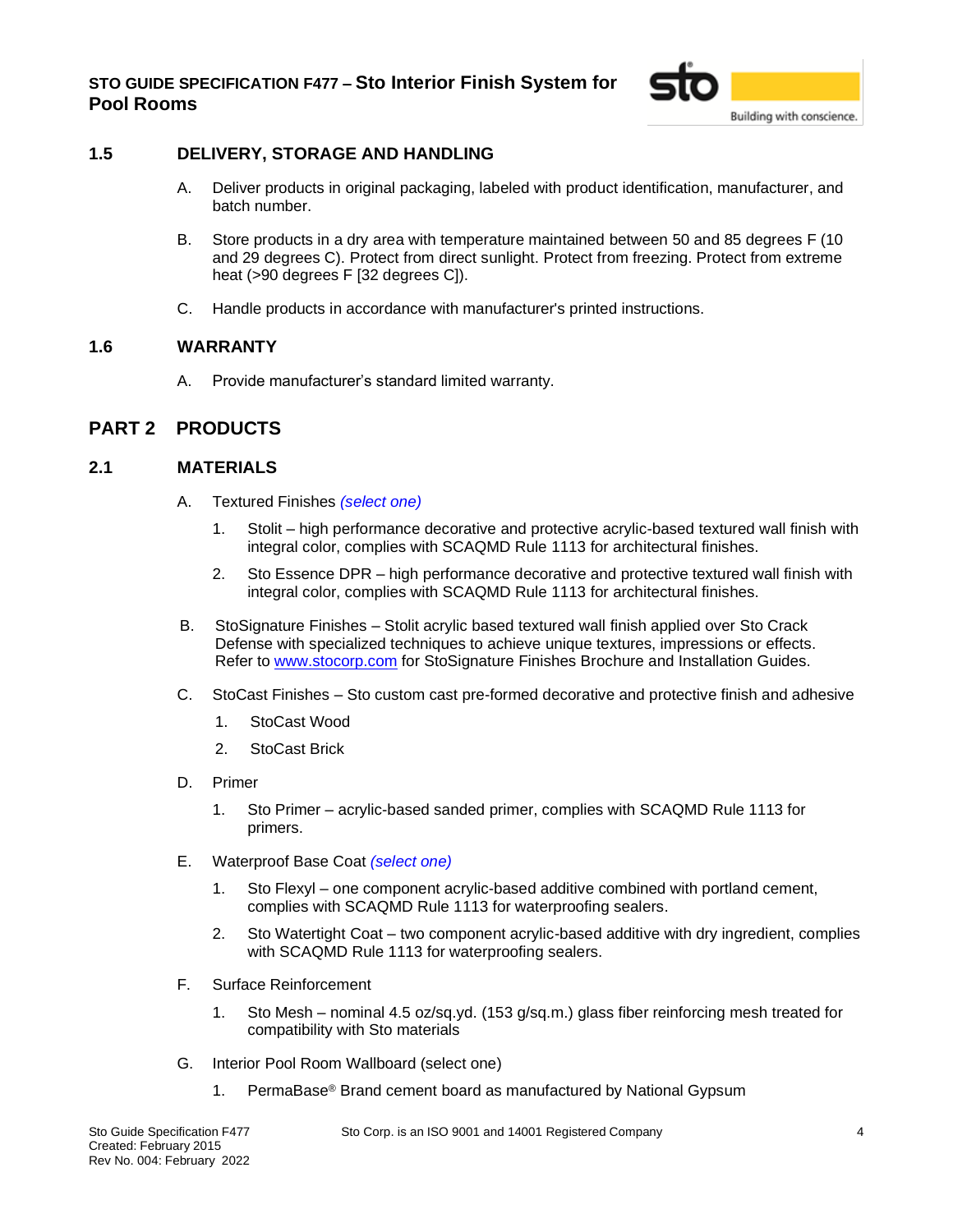## **STO GUIDE SPECIFICATION F477 – Sto Interior Finish System for Pool Rooms**



- 2. DensShield® Tile Backer as manufactured by Georgia-Pacific
- 3. Diamondback® Tile Backer as manufactured by CertainTeed
- 4. Durock<sup>®</sup> Brand cement board as manufactured by USG
- 5. Durock™ Brand Tile Backer as manufactured by USG

## <span id="page-4-0"></span>**PART 3 EXECUTION**

### <span id="page-4-1"></span>**3.1 INSTALLATION**

- A. General Surface Preparation Wall board and ceiling substrates must be clean, dry, and free of surface contamination. Wall board and ceiling substrates must be installed in conformance with the manufacturer's written installation instructions, except joint taping and spotting of fasteners with joint compound are not required. Accessories such as corner beads must be corrosion proof and with perforated flanges for keying of the base coat.
- B. Mixing
	- 1. Mix Sto products in accordance with published literature. Refer to applicable Product Bulletins for specific information on use, handling, application, precautions, and limitations of specific products.
- C. Application
	- 1. Install corrosion resistant termination accessories at junctures with penetrations such as pipes, electrical fixtures, and window and door openings. Refer to Sto Guide details.
	- 2. Install nominal 1/8 inch (3 mm) base coat by trowel to the wall or ceiling surface. Work horizontally or vertically in strips of 40 inches (1016 mm), and immediately embed the mesh into the wet base coat by troweling from the center to the edge of the mesh. Overlap mesh not less than 2-½ inches (64 mm) at mesh seams and feather at seams. Double wrap all inside and outside corners with minimum 8-inch (203 mm) overlap in each direction (if accessories are NOT used at these locations). Avoid wrinkles in the mesh. The mesh must be fully embedded so that no mesh color shows through the base coat when it is dry. Re-skim with additional base coat if mesh color is visible. Where accessories are used overlap perforated flanges of accessories with the base coat/reinforcing mesh application. Do not install base coat and mesh onto solid (unperforated) portions of accessories.
	- 3. When the base coat application is dry apply the primer by brush or roller to the entire base coat surface.
	- 4. Textured Finish Application when the primer application is dry apply the textured finish by trowel. Apply finish in a continuous application, and work to a wet edge. Float the finish to achieve the desired texture. Refer to the applicable product bulletin,
	- 5. StoSignature Finish Application refer to StoSignature Application Guide
	- 6. Sto Custom Cast Finish Application refer to applicable Application Guide and/or Product Bulletin for selected finish
- D. Protection
	- 1. Provide protection of installed materials from water infiltration into or behind them.
	- 2. Provide protection of installed materials from dust, dirt, precipitation, freezing and continuous high humidity until they are fully dry.